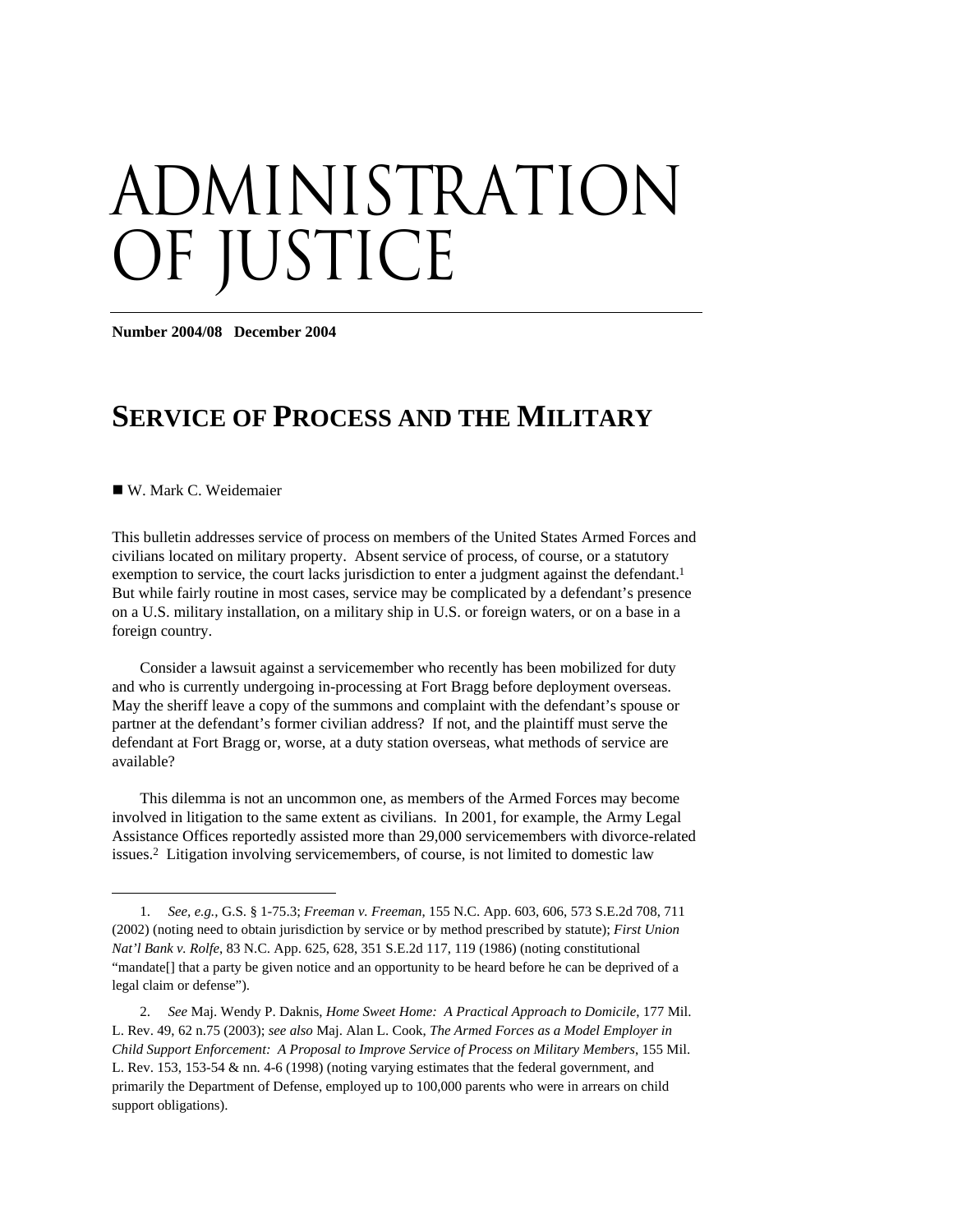matters.3 Moreover, servicemembers' family members and dependents, as well as civilian employees, may work or live on military installations and become involved with the court system. This bulletin will refer to all such persons as "servicemembers" or "members of the Armed Forces," except where there is reason to distinguish between servicemembers and civilians.

The methods a plaintiff may use to serve a member of the Armed Forces vary depending on a number of factors. These factors include, among others, the location of the relevant military installation; the location of the court that issued the service papers; the nature of federal jurisdiction over the installation; any unique policies implemented by the relevant branch of service; and, if the servicemember is stationed overseas, the effect of any applicable international law and agreements, such as the Convention on the Service Abroad of Judicial and Extrajudicial Documents in Civil or Commercial Matters, also known as the Hague Convention.4

This bulletin provides an overview of service of state court process on members of the Armed Forces. It focuses on litigation involving servicemembers in their individual capacities, rather than litigation resulting from the exercise of official duties or lawsuits purporting to name the United States or a specific branch of the military as a defendant.<sup>5</sup> Nor does the bulletin address the separate, and often complex, question of whether a state may enforce its laws with

 $\overline{a}$ 

5. *See, e.g.,* 32 C.F.R. § 516.10(a) (establishing policy that Department of the Army "officials will not prevent or evade the service of process in legal actions brought against the United States or against themselves in their official capacities"); 32 C.F.R. § 516.14 ("The Chief, Litigation Division, shall accept service of process for Department of the Army or for the Secretary of the Army in his official capacity.").

respect to conduct occurring on a military installation.<sup>6</sup> Moreover, although the bulletin discusses service of process on members of the Armed Forces located outside the United States, readers interested in a more thorough discussion of international service should review Administration of Justice Bulletin No. 2004/07, *International Service of Process Under the Hague Convention* (2004).7

#### **General rules governing service of process on members of the Armed Forces**

The rules governing service of process on civilian litigants apply to members of the Armed Forces as well.<sup>8</sup> Any difficulty in accomplishing service, therefore, arises not from the fact that the defendant is a servicemember but from the control exercised by the federal government over military installations. So, for example, an off-base servicemember is subject to personal service to the same extent as any other litigant.<sup>9</sup>

6. That issue is beyond the scope of this bulletin but generally depends on the nature of the federal government's legislative jurisdiction over the land in question. *See, e.g., State v. Smith*, 328 N.C. 161, 400 S.E.2d 405 (1991) (holding that Superior Court lacked jurisdiction to try defendant as an adult for crimes allegedly committed as a juvenile on the Camp Lejeune military installation). For a brief discussion of federal jurisdiction over property acquired from states, see note 36, *infra*.

7. This bulletin also does not address the effect of the Servicemembers' Civil Relief Act, 50 U.S.C. App. §§ 501 et seq., which provides, among other things, for temporary stays of judicial and administrative proceedings against servicemembers on active duty. The Act does not affect the manner in which members of the Armed Forces must be served with process. *See, e.g., Greco v. Renegades, Inc.*, 761 N.Y.S.2d 426, 428 (N.Y. App. Div. 2003); *McFadden v. Shore*, 60 F. Supp. 8, 9 (E.D. Pa. 1945).

8. No provision of N.C.R.C.P. 4 distinguishes between service on civilian litigants and members of the Armed Forces.

9. *See* G.S. § 1A-1, Rule 4(j)(1)a; *see also In re Custody of Nugent*, 955 P.2d 584, 586-87 (Colo. Ct. App. 1997) (holding that defendant had been properly served in dissolution of marriage/custody action in Colorado when, after repeated, failed attempts at service on military base in Connecticut, defendant was personally served on visit to Colorado). Likewise, in some, limited circumstances, a

<sup>3.</sup> *See, e.g., Stonewall Ins. Co. v. Horak*, 325 N.W.2d 134 (Minn. 1982) (suit against servicemember located in West Germany based on alleged illegal purchase and supply of liquor to minor involved in accident).

<sup>4.</sup> *See* Convention on the Service Abroad of Judicial and Extrajudicial Documents in Civil or Commercial Matters, Done at the Hague November 15, 1965 (entered into force for the United States February 10, 1969), 20 U.S.T. 361; T.I.A.S. 6638; 658 U.N.T.S. 163; 28 U.S.C. (Appendix following Fed. R. Civ. P. 4).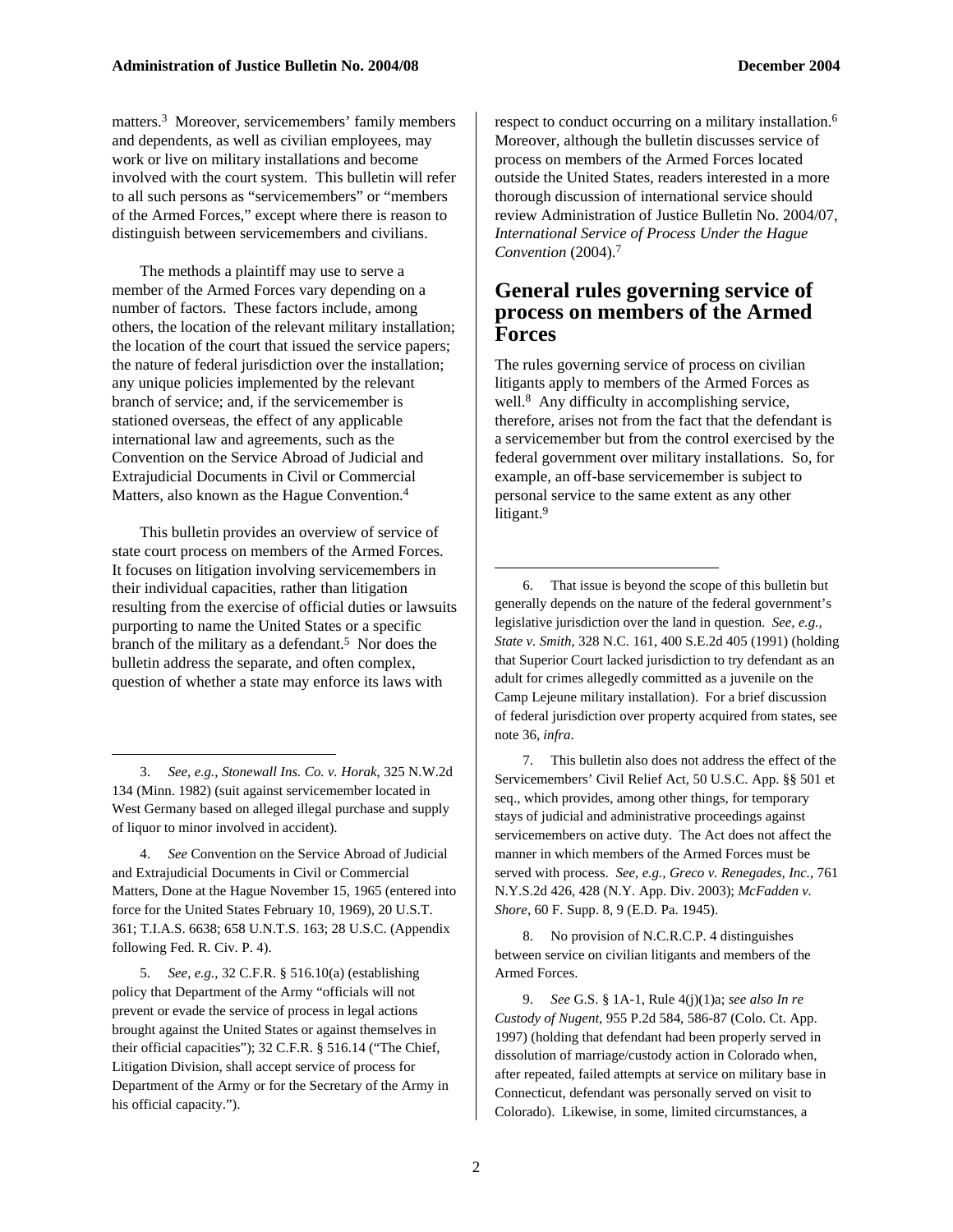-

Because members of the Armed Forces must be served in the same manner as any other party, the question arises whether they are subject to substituted personal service at a former civilian residence. This bulletin first addresses this question before turning to the mechanics of serving process on military property.

#### **Substituted personal service on members of the Armed Forces**

North Carolina Rule of Civil Procedure 4(j)(1)a authorizes service by "leaving copies [of the summons and complaint] at the defendant's dwelling house or usual place of abode with some person of suitable age and discretion then residing therein."10 Does this rule authorize the sheriff to leave service papers with someone at the servicemember's civilian residence, even though the servicemember now resides on a military installation in the U.S. or abroad?<sup>11</sup>

The answer depends on whether the terms "dwelling house" and "usual place of abode" in Rule  $4(j)(1)$  refer to the servicemember's domicile or, more broadly, to his or her residence. The term "[r]esidence simply indicates a person's actual place of abode, whether permanent or temporary."<sup>12</sup> "Domicile," by

member of the Armed Forces might be subject to service by publication. *See* G.S. §1A-1, Rule 4(j1) (authorizing such service when a party "cannot with due diligence be served by personal delivery, registered or certified mail, or by a designated delivery service").

10. G.S. § 1A-1, Rule 4(j)(1)a. The "person of suitable age and discretion" must reside at the defendant's "dwelling house" or "usual place of abode" at the time the summons and complaint are delivered. *See Guthrie v. Ray*, 293 N.C. 67, 70, 235 S.E.2d 146, 148 (1977).

11. If Rule 4(j)(1)a authorizes this manner of service, and if it is consistent with due process (a topic discussed briefly below), substituted personal service might be available even if the servicemember was stationed overseas. *See Volkswagenwerk Aktiengesellschaft v. Schlunk*, 486 U.S. 694, 700 (1988) (holding that forum law determines whether service on a party located overseas requires the "transmittal" of documents abroad and is thus subject to the Hague Convention).

12. *Hall v. Wake County Bd. of Elections,* 280 N.C. 600, 606, 187 S.E.2d 52, 55 (1972); *see also* BLACK'S LAW DICTIONARY 1310 (8th ed. 2004) (listing, among definitions of residence, "[t]he place where one actually lives" and "[a] house or other fixed abode; a dwelling").

contrast, refers to "a person's true, fixed, principal, and permanent home, to which that person intends to return and remain even though currently residing elsewhere."13 An adult establishes a domicile by being physically present in a place he or she intends to remain,14 and may retain that domicile even when residing elsewhere:

To effect a change of domicile, there must be an actual abandonment of the first domicile, coupled with an intention not to return to it, and there must be a new domicile acquired by actual residence within another jurisdiction, coupled with the intention of making the lastacquired residence a permanent home.15

A number of courts have interpreted "usual place of abode," "dwelling house," or similar terms to mean something akin to "domicile."<sup>16</sup> Under such an interpretation, after a servicemember establishes a domicile at a civilian residence, he or she may be served there after being called to duty unless the evidence shows a change of domicile – i.e., that the servicemember did not intend to return and intended to make a permanent home in his or her new place of residence.

A greater number of courts, however, interpret the terms "usual place of abode" and "dwelling house" by engaging in "a practical inquiry as to where the defendant is actually living."17 These courts construe

#### 13. BLACK'S LAW DICTIONARY 501 (8th ed. 2004).

14. *See Mississippi Band of Choctaw Indians v. Holyfield*, 490 U.S. 30, 48 (1989); *Hall,* 280 N.C. at 605-06, 187 S.E.2d at 55 ("Two things must concur to constitute a domicile: First, residence; second, the intent to make the place of residence a home.").

15. *Reynolds v. Lloyd Cotton Mills*, 177 N.C. 412, 99 S.E. 240, 245 (1919).

16. *See, e.g., McFadden v Shore*, 60 F Supp 8, 9 (E.D. Pa. 1945*); Ruth & Clark, Inc. v Emery*, 11 N.W.2d 397, 401 (Iowa 1943) (interpreting term "usual place of residence").

17. *Hysell v Murray*, 28 F.R.D. 584, 588 (S.D. Iowa, 1961). These courts recognize that "[s]ervice with our armed forces frequently results in a somewhat nomadic existence . . . . Assignment to a station, camp or ship compels the physical presence of military personnel at spots all over the country, even the world, for fixed periods but does not necessarily result in a change of their domicile." *King v. Fisher*, 117 A.2d 76, 77 (Del. Super. 1955).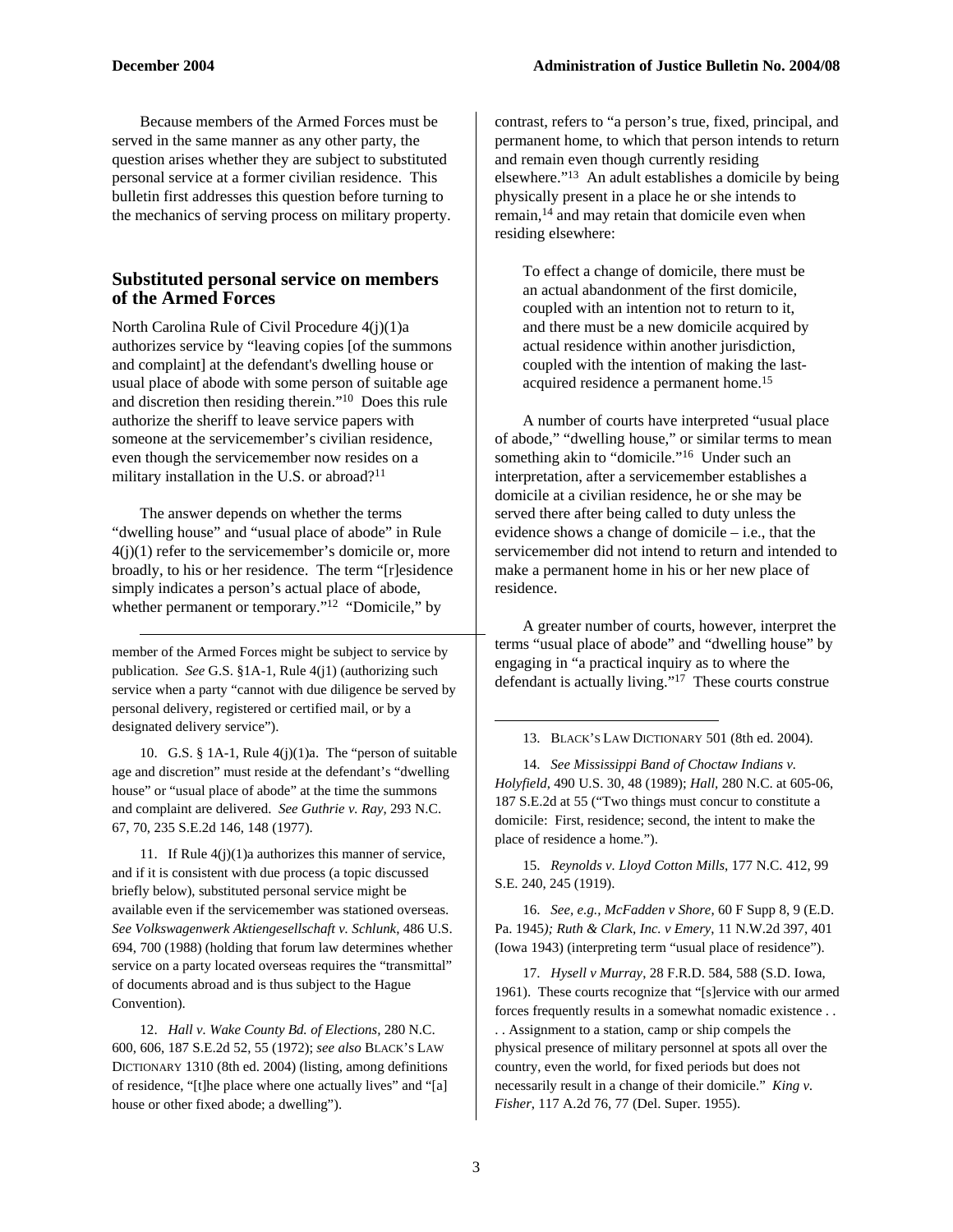"usual place of abode" to mean "the place where a person is physically residing for other than the narrow, limited purpose of a vacation or other short, temporary absence. . . . [I]t must be the place where the defendant is usually to be found."18 Accordingly, a servicemember's usual place of abode is "the military installation where he is stationed, regardless of whether he is married or intends to return to his former residence at the conclusion of military service."19 Unless it appears that the servicemember is only temporarily absent from the civilian residence and is actually likely to receive papers delivered there, these courts require service to be made where the servicemember actually resides.<sup>20</sup>

Rather than attempt precise definition, North Carolina courts have analyzed whether a place is a party's dwelling house or usual place of abode "on the facts of the particular case."21 Their analysis has yielded a definition that is "probably broad enough to embrace any location inhabited by [the] defendant with such frequency that his absence therefrom is only temporary."22 But the cases do not support the view that a defendant's "dwelling house" or "usual place of abode" will always include the defendant's domicile. The fact that a servicemember remains domiciled at his or her civilian residence, therefore, does not mean that substituted service may always be made at that address. Rather, as the following cases suggest, substituted service will likely be valid only when made on a suitable person at a place from which the servicemember is only temporarily absent, and therefore under circumstances where it is reasonably

18. *Whetsel v. Gosnell*, 181 A.2d 91, 94 (Del. 1962). 19. *Id.*

 $\overline{a}$ 

20. *See, e.g., Neher v District Court for Fourth Judicial Dist*., 422 P.2d 627, 628 (Colo. 1967); *Whetsel v Gosnell*, 181 A.2d 91, 94 (Del. 1962); *Hysell*, 28 F.R.D. at 588; *James v Russell F. Davis, Inc.*, 163 F Supp 253, 256-57 (N.D. Ind. 1958); *Booth v Crockett*, 173 P.2d 647, 648-50 (Utah 1946); *Kurilla v Roth*, 38 A.2d 862, 863 (N.J. 1944).

21. *Van Buren v. Glasco*, 27 N.C. App. 1, 5, 217 S.E.2d 579, 582 (1975) (quotation omitted), *overruled on other grounds by Love v. Moore*, 305 N.C. 575, 291 S.E.2d 141 (1982).

22. *See* G. Gray Wilson, *North Carolina Civil Procedure* § 4-13 (Michie, 2d ed. 1995). Note, too, that a defendant may have more than one place of abode. *See Glasco*, 27 N.C. App. at 6, 217 S.E.2d at 582.

likely that the defendant will receive actual notice of the action.

- In *Gibbey v. Lindsey*, 149 N.C. App. 470, 560 S.E.2d 589 (2002), the Court of Appeals affirmed the Superior Court's refusal to set aside a default judgment entered against a defendant in a wrongful death case. The sheriff had left a copy of the summons and complaint at the residence of defendant's mother, with whom defendant had formerly lived. The defendant had left his mother's home several weeks previously to stay with relatives in South Carolina. Nevertheless the Court of Appeals held that the defendant failed to present clear and unequivocal evidence of improper service, noting that the defendant left without telling his mother where he was going, left most of his possessions behind, considered his mother's residence his "home," and had no intention of staying in South Carolina "for any length of time." *Id.* at 473, 560 S.E.2d at 592. The defendant's mother also testified that, at the time of service, "her home was Defendant's primary residence." *Id.* at 473, 560 S.E.2d at 592.
- In *Van Buren v. Glasco*, 27 N.C. App. 1, 217 S.E.2d 579 (1975),<sup>23</sup> the Court of Appeals again affirmed a Superior Court's refusal to set aside a default judgment. The sheriff had left a copy of the summons and complaint with the defendant's fifteen year old son at a house in North Carolina owned jointly by the defendant and his wife. Although the defendant had been working and living in South Carolina for more than a year – residing in another house owned jointly with his wife – the defendant's wife and son lived at the North Carolina home, and defendant returned home from South Carolina on the "frequently recurring basis" of at least twice a month. The Court of Appeals held that "when all of the circumstances are considered, [defendant's] relationship and connection with the North Carolina dwelling were such *that there was a reasonable probability that substitute service of process at that dwelling would, as it in fact here did, inform him of the*

-

<sup>23.</sup> *Van Buren* was overruled on other grounds by *Love v. Moore*, 305 N.C. 575, 291 S.E.2d 141 (1982).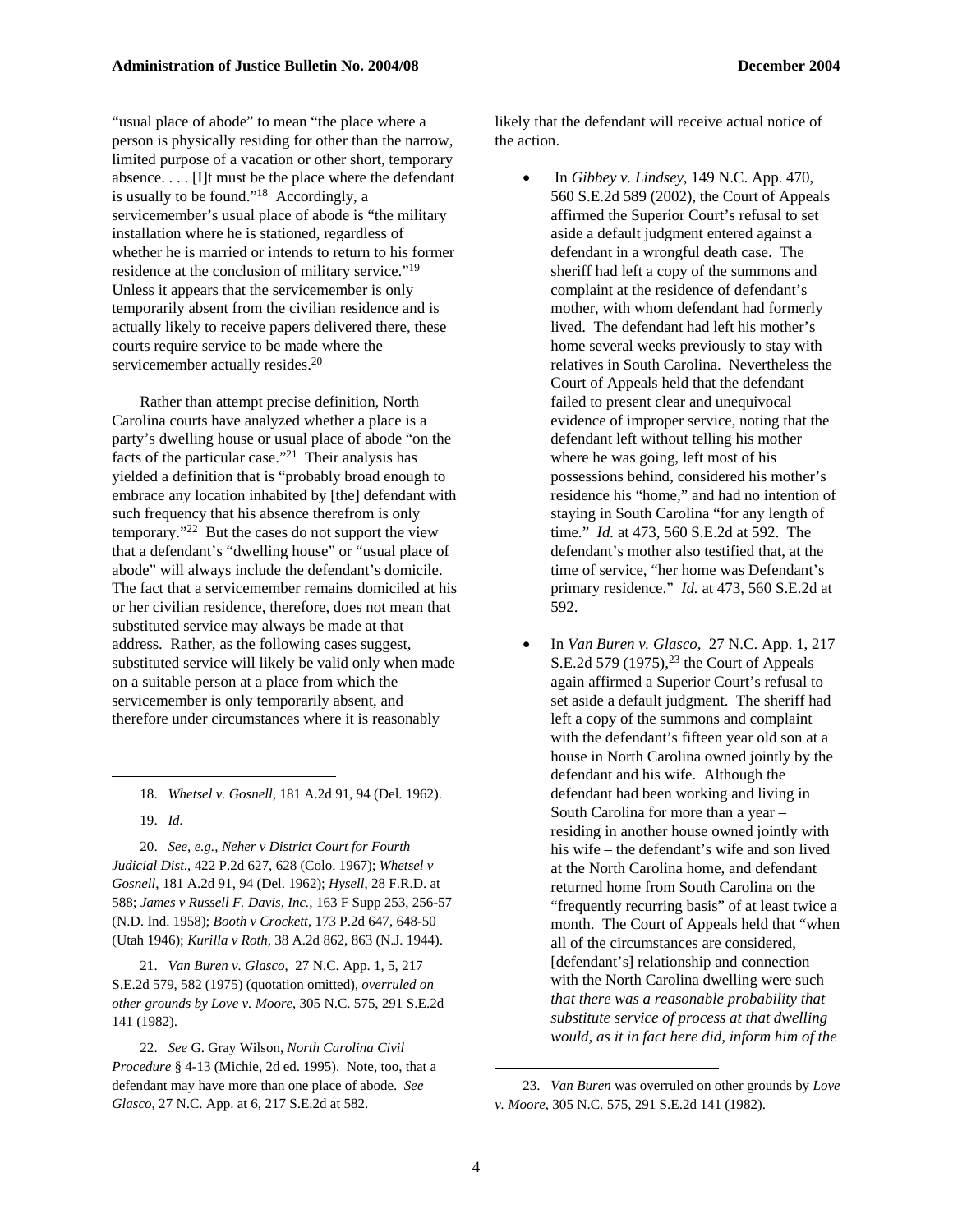*proceedings against him in apt time to permit him to assert in timely fashion such defenses as he might have*." *Id.* at 6, 217 S.E.2d at 582 (emphasis added). In addition, the Court noted, but did not decide, that the defendant's South Carolina residence might also qualify as a "dwelling house or usual place of abode."

• In *Sink v. Easter*, 284 N.C. 555, 202 S.E.2d 138 (1974), the North Carolina Supreme Court held that a defendant who was temporarily out of the country was not subject to service of process by publication, because the plaintiff could have effected substituted service at the defendant's North Carolina residence. The sheriff had attempted to serve the defendant at his residence in Guilford County, but had returned the summons and complaint unserved with a notation indicating that the defendant was in Amsterdam at an unknown address. The plaintiff's attorney also submitted an affidavit stating that he had contacted someone at the defendant's residence, who had not known how long the defendant would remain in Europe. The defendant returned from Europe approximately one month later. Without extensive discussion, the Court concluded that "plaintiff could have and therefore should have effected" substituted personal service. *See id.* at 141, 202 S.E.2d at 558. There appeared to be no dispute, however, that the defendant in fact resided in North Carolina at the time of service and intended to return.<sup>24</sup>

None of these cases involves service on a member of the Armed Forces residing on a military installation,

 $\overline{a}$ 

24. *See also Guthrie v. Ray*, 293 N.C. 67, 71-73, 235 S.E.2d 146, 149-50 (1977) (holding that trial court properly refused to set aside default judgment entered against defendant where sheriff's return indicated that service had been made by leaving copy of summons and complaint with defendant's mother at defendant's and her dwelling house. Although defendant submitted affidavit stating that he had resided in another state for almost thirty years, Court applied the rule that a single affidavit is insufficient to overcome presumption of proper service afforded sheriff's return.); *Ryals v. Hall-Lane Moving and Storage Co., Inc.*, 122 N.C. App. 242, 246-47, 468 S.E.2d 600, 603-04 (1996) (affirming dismissal for lack of service where evidence showed that defendants "resided" at address other than that at which sheriff had left copy of summons and complaint).

much less one deployed overseas. They suggest, however, that substituted service at a civilian residence will be valid only if there is a reasonable probability that the defendant will receive actual and timely notice of the action.25 Such a rule is consistent with the purpose of the service requirement, which is "to provide the party with notice and allow him an opportunity to answer or plead otherwise."26

Returning, then, to the example used at the beginning of this bulletin – in which a recentlymobilized defendant is stationed at Fort Bragg and awaiting deployment overseas – may the process server leave service papers with the defendant's spouse or partner at the defendant's former civilian residence? The North Carolina case law suggests that the answer is "no," unless the defendant is only temporarily absent and is likely to receive actual notice of the action.

Moreover, constitutional due process may also require the plaintiff to utilize another means of service. Due process entitles defendants to "notice reasonably calculated, under all the circumstances, to apprise [them] of the pendency of the action and afford them an opportunity to present their objections."27 "The means employed must be such as one desirous of actually informing the absentee might reasonably adopt to accomplish it."28 It is likely that substituted personal service at a civilian residence would fall short of this standard in at least some cases, particularly if the servicemember is deployed overseas or has minimal contact with the person to whom the summons and complaint are delivered.

Whether a plaintiff's chosen service method satisfies due process may also depend on whether the plaintiff neglected to use other methods that would have been more likely to provide actual and timely

26. *State ex rel. Desselberg v. Peele*, 136 N.C. App. 206, 208, 523 S.E.2d 125, 127 (1999).

27 . *Mullane v. Central Hanover Bank & Trust Co.*, 339 U.S. 306, 314 (1950) (holding also that "[t]he notice must be of such nature as reasonably to convey the required information and it must afford a reasonable time for those interested to make their appearance"); *see also McDonald's Corp. v. Dwyer*, 338 N.C. 445, 448, 450 S.E.2d 888, 891 (1994) (noting same requirement under N.C. Constitution).

28. *See Mullane*, 339 U.S. at 315.

<sup>25.</sup> *See Glasco*, 27 N.C. App. at 6, 217 S.E.2d at 582.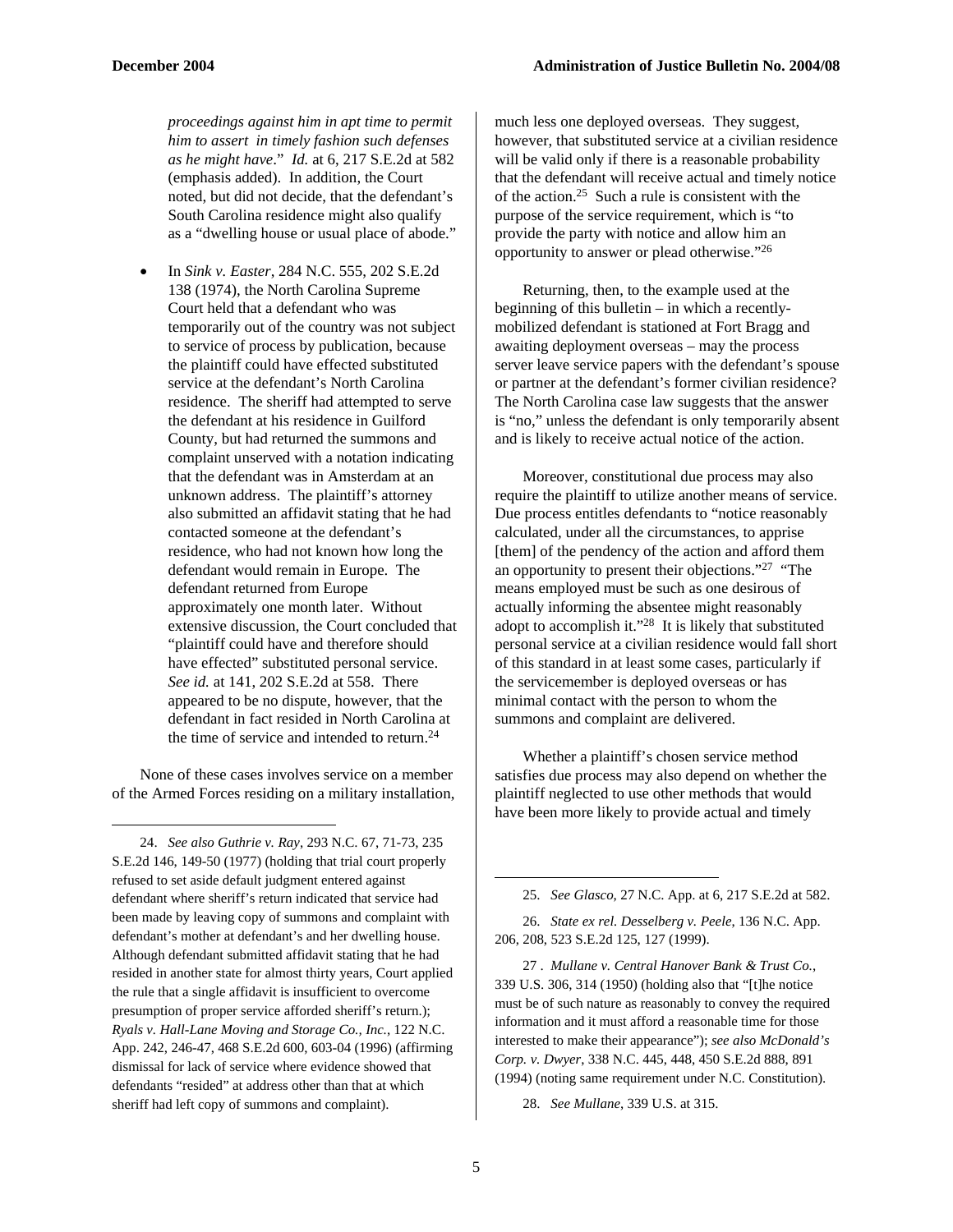notice.29 And with respect to members of the Armed Forces, substituted personal service will rarely be the only available service method. Indeed, when compared to alternative service methods, substituted service will sometimes be a decidedly inferior method of providing notice. The remainder of this bulletin discusses these alternative methods, under which plaintiffs may serve members of the Armed Forces on or off military reservations, including those outside the United States.

#### **Service of process on military installations**

 $\overline{a}$ 

Military authorities are not responsible for serving process on members of the armed forces or civilians working or residing on military installations.<sup>30</sup> But authorities can sometimes facilitate service, for example by determining whether a servicemember will voluntarily accept service or, in some cases, by providing a location for the process server to wait and ordering the servicemember to that location.31 In fact, members of the Armed Forces may agree to accept service with some frequency, especially in cases involving child support or other family obligations.

29. *See id.* ("The reasonableness and hence the constitutional validity of any chosen method may be defended on the ground that it is in itself reasonably certain to inform those affected, or, where conditions do not reasonably permit such notice, that the form chosen is not substantially less likely to bring home notice than other of the feasible and customary substitutes.") (citations omitted); *Greene v. Lindsey*, 456 U.S. 444, 454 (1982) ("Of course, the reasonableness of the notice provided must be tested with reference to the existence of "feasible and customary" alternatives and supplements to the form of notice chosen.").

30. The military has been unwilling to serve process, in part due to a concern that providing such assistance to civil litigants would violate the Posse Comitatus Act, 18 U.S.C. § 1385, which criminalizes "willfully us[ing] any part of the Army or the Air Force as a posse comitatus or otherwise to execute the laws." *See* Cook, *supra* note 2 at 173 (noting historic concern of military that directly serving process for state courts would violate Act).

31. *See, e.g.,* 32 C.F.R. § 516.10 (providing that Army officials asked to facilitate service of state process will determine whether the defendant wishes to accept service); 32 C.F.R. § 720.20(a) (permitting Navy commanding officers to order servicemembers to accept service from courts located in the same state as the military installation).

Military policy requires servicemembers to provide financial support to family members and to abide by court orders governing such matters.32

If the plaintiff must formally serve a defendant on military property, military regulations and policies affect how, and whether, the plaintiff may do so.<sup>33</sup> The following sections discuss the impact of those policies on the service provisions of the North Carolina Rules of Civil Procedure.

#### **Service on military installations within the United States**

Rule  $4(j)(1)$  authorizes litigants to use a number of service methods "within or without" North Carolina.<sup>34</sup> For purposes of this bulletin, the most relevant service methods are personal service (or substituted personal service as discussed above) and service by registered or certified mail, return receipt requested.35

32. *See, e.g.,* 32 C.F.R. § 584.2 (Army regulation requiring soldiers to provide financial support to family members and to obey court orders regarding child custody); 32 C.F.R. § 733.3 ("All members of the naval service are expected to conduct their personal affairs satisfactorily. This includes the requirement that they provide adequate and continuous support for their lawful dependents and comply with the terms of separation agreements and court orders. Failure to do so which tends to bring discredit on the naval service is a proper subject of command consideration for initiation of court-martial proceedings or other administrative or disciplinary action.").

33. Service of process on U.S. military bases and ships is governed by regulation. *See* 32 C.F.R. § 516 (Army regulations); 32 C.F.R. § 720.20 (Navy and Marine Corps. regulations).

34. *See* G.S. § 1A-1, Rule 4(j)(1). The rule governs service upon natural persons.

35. *See id.*, Rule 4(j)(1)a & c. Rule 4(j)(1)b allows delivery of the summons and complaint to an agent authorized to accept service on behalf of the defendant. In the past, the Armed Forces have considered designating agents to receive service in child support cases on behalf of servicemembers stationed overseas. *See* Exec. Order No. 12,953, 60 Fed. Reg. 11,013 § 402(a)(iv) (1995); *see also* Cook, *supra* note 2 at 166-67 n. 94 & 205-211 (noting that the Department of Defense recommended against the designated agent proposal and evaluating due process implications of proposal). To date, however, the Department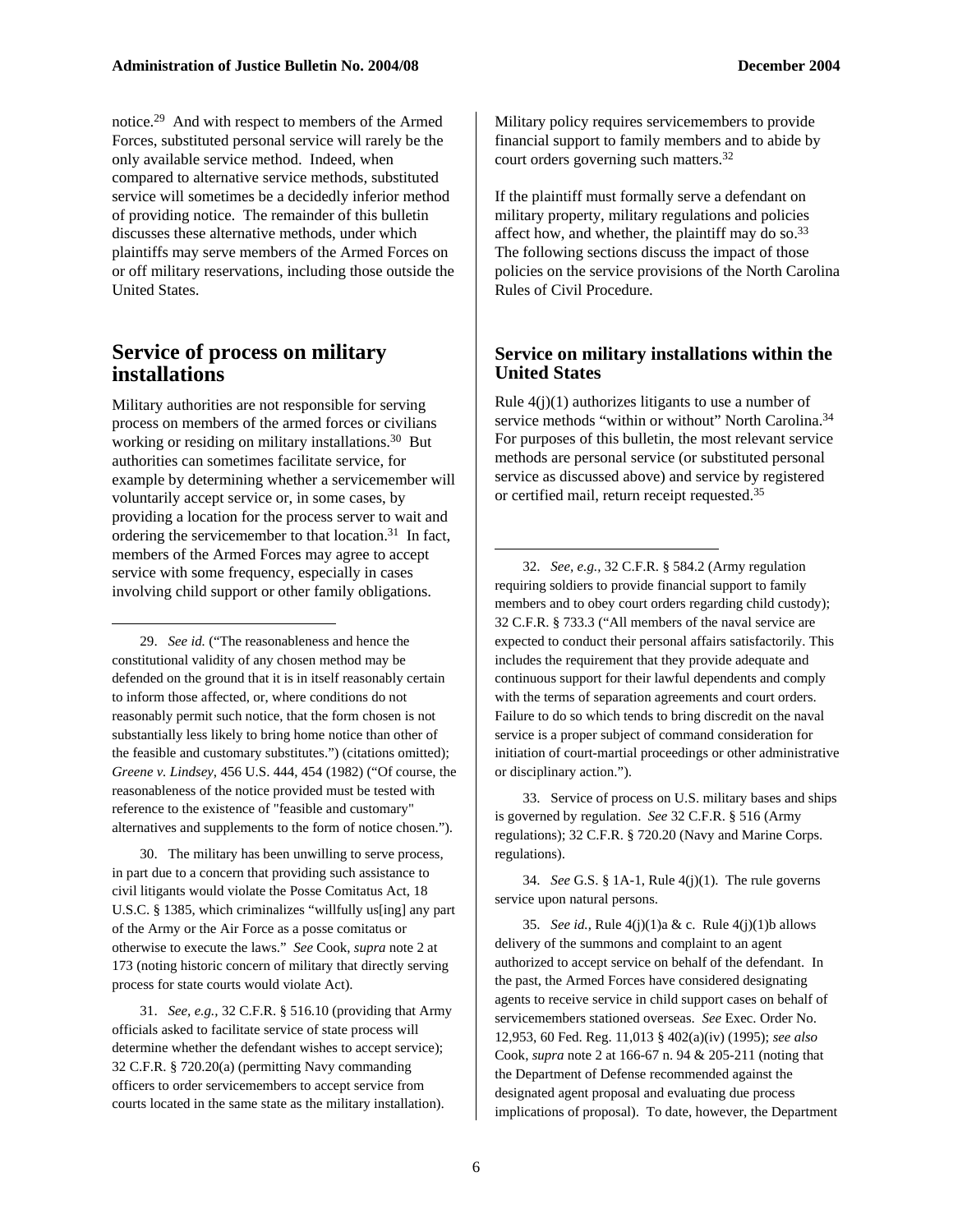-

#### *Personal service on military installations*

Litigants may be able to have members of the Armed Forces personally served while on military property, although the procedures are somewhat more complicated than is the case off-base. Whether the process server may gain access to the installation depends in part on the nature of federal jurisdiction over the property. On occasion, federal jurisdiction may be exclusive to the point that state process may not be served on the installation.<sup>36</sup> In such cases, military commanders will determine whether the defendant will accept service, but if he or she refuses to do so, the commander may deny the process server access to the installation.37

In most cases, however, states reserve the right to serve civil and criminal process on land acquired by the federal government, and often reserve the right to

of Defense has declined to adopt this designated agent approach.

36. Article I, § 8, cl. 17 of the United States Constitution, permits Congress to "acquire derivative legislative power from a State . . . by consensual acquisition of land, or by nonconsensual acquisition followed by the State's subsequent cession of legislative authority over the land." *Kleppe v. New Mexico,* 426 U.S. 529, 542, (1976). Federal jurisdiction over such property ranges from exclusive (with no state legislative power, and possibly no right to serve state process), to "concurrent, or partial, federal legislative jurisdiction, which may allow the State to exercise certain authority," *id.*, to mere proprietorial interests in the land. *See also* G. Coggins & C. Wilkinson, FEDERAL PUBLIC LAND AND RESOURCES LAW 172 (1987). In most cases, however, states reserve the right to serve process even in areas over which federal legislative jurisdiction is exclusive. *See, e.g., Fort Leavenworth R.R. Co. v. Lowe*, 114 U.S. 525, 533 (1885) (noting that such a reservation does not "interfere[e] . . . with the supremacy of the United States over [acquired lands], but . . . prevent[s] them from becoming an asylum for fugitives from justice").

37. *See, e.g.,* 32 C.F.R. § 516.10(d)(1) (Army regulation providing that, where servicemember will not accept service, "the party requesting service will be notified that the nature of the exclusive Federal jurisdiction precludes service by state authorities"); 32 C.F.R. § 720.20(a)(1) (Navy regulation applicable to process of state courts within the state in which the base is located: "Withholding service may be justified only in the rare case when the individual sought is located in an area under exclusive Federal jurisdiction not subject to any reservation by the State of the right to serve process.").

exercise some degree of legislative jurisdiction.<sup>38</sup> This is true for most, if not all, military installations in North Carolina.39 On such property, Army regulations require commanders first to determine whether the servicemember wishes to accept service. 40 If the servicemember declines, "the requesting party [is] allowed to serve the process in accordance with applicable state law, subject to reasonable restrictions imposed by the commander."41

Service on Navy installations proceeds in much the same way. Navy and Marine Corps. regulations require the commanding officer's consent for service on the installation but provide that "the command ordinarily should not prevent service of process so long as delivery is made in accordance with reasonable command regulations and is consistent with good order and discipline."42 Commanders may designate a location for service to occur and may order servicemembers to that location.<sup>43</sup> Civilians may be invited to the designated location and, if they refuse, the process server may be escorted to the civilian.<sup>44</sup>

The procedures are different, however, if the military installation and the court that issued the process are located in different states. In such cases, military policy does not require servicemembers to

38. *See* Army Judge Advocate General Pub. AL JA 221, *Law of Military Installations: Deskbook* at 2-164 (Sept. 1, 1996) ("Virtually all State consent or cession laws transferring exclusive or partial jurisdiction to the United States reserve a right for State authorities to serve civil and criminal process on the area covered.").

39. *See* G.S. § 104-1 (authorizing United States to acquire land, for specified purposes and in specified amounts, but reserving right to serve process and to punish violations of N.C. criminal law occurring on land); G.S. § 104-7 (consenting to acquisition of land for certain purposes subject to exclusive federal jurisdiction but reserving right to serve civil and criminal process of N.C. courts); *State v. Smith*, 328 N.C. 161, 168, 400 S.E.2d 405, 409 (1991) ("It appears that the State ceded all jurisdiction that it could except for the service of process [on Camp Lejeune] and this is what the United States accepted.").

- 40. *See* 32 C.F.R. § 516.10(d)(2).
- 41. *See id.*
- 42. 32 C.F.R. § 720.20(a)(1).
- 43. *See id.*

44. *See id.* (also permitting civilians to be ordered to leave classified areas to permit service).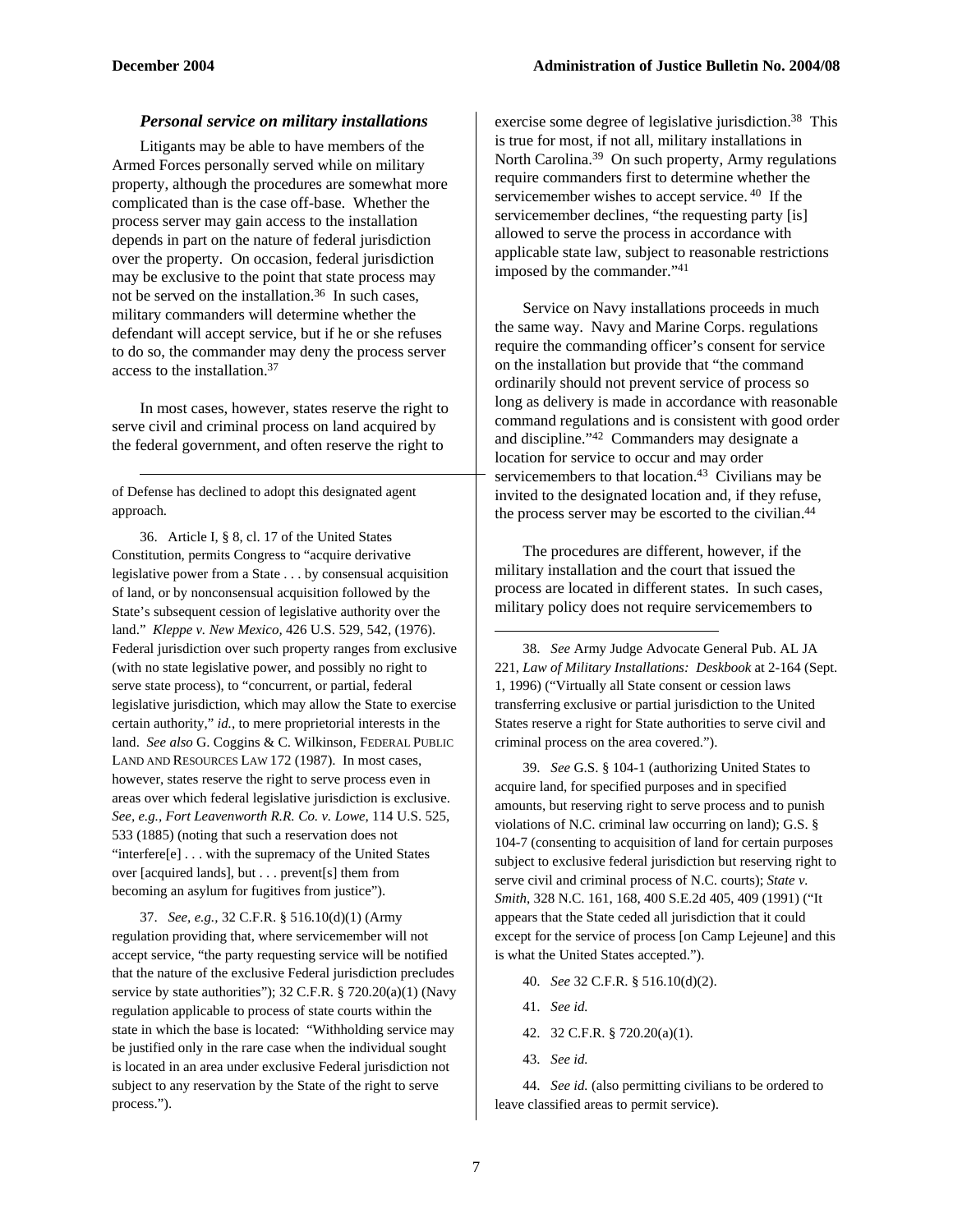accept service. If the servicemember declines to accept service, military authorities may notify the process server of the refusal and deny access to the installation. This appears to be true for all branches of the Armed Forces, with the possible exception of the Air Force.45

#### *Service by registered or certified mail.*

Because it can be difficult or time consuming to gain access to military facilities, plaintiffs sometimes attempt to serve members of the Armed Forces by mail. Rule  $4(j)(1)c$  authorizes service by "registered or certified mail, return receipt requested, addressed to the party to be served and deliver[ed] to the addressee."46 Proof that the summons and complaint were properly mailed and delivered to the addressee establishes proper service. $47$  (Note that slightly different requirements, discussed below, may apply to service by international mail on members of the Armed Forces stationed overseas.)

If a servicemember refuses to accept documents served by mail, military or postal authorities should make a notation of the refusal and return the documents to the sender.<sup>48</sup> Rule  $4(j)(1)c$  requires only

-

45. Navy and Marine Corps. regulations specifically allow servicemembers to refuse to accept process from outof-state courts. *See* 32 C.F.R. § 720.20(a)(2). Likewise, Army regulations permit access to Army property only when the state has reserved the right to serve process, in areas of concurrent jurisdiction, and in areas where the federal government has only a proprietary interest. *See* 32 C.F.R. § 516.10(d)(2). These criteria would presumably not be satisfied in most cases involving process from an out-of-state court. Air Force authorities may in some circumstances allow access to military installations for the purpose of serving out of state process. *See* Cook, *supra* note 2 at 172 n.123 (reporting that the "Air Force policy is more liberal" with respect to process of out-of-state courts).

46. G.S. § 1A-1, Rule 4(j)(1)c. Rule 4(j)(1)d also allows service by certain designated delivery services authorized pursuant to 26 U.S.C. § 7502(f)(2).

47. *See* G.S. § 1A-1, Rule 4(j2)(2); G.S. § 1-75.10(4), (5).

48. *See* 32 C.F.R. § 720.20(a)(2) (Navy regulation requiring notation of refusal where servicemember or civilian refuses to accept out-of-state process; Navy policy arguably requires servicemembers to accept in-state process sent by mail); *see also* United States Postal Service, *Domestic Mail Manual* F010.4.6 at 409 (updated Sept. 2, 2004) (providing that where addressee refuses to accept mail, document should be endorsed "refused" and returned).

that a copy of the summons and complaint be delivered to the defendant.<sup>49</sup> A defendant's refusal to accept properly mailed documents, therefore, does not necessarily invalidate service, particularly if the defendant is aware that the documents are service papers.50

#### **Service on military installations outside the United States**

Plaintiffs may have more difficulty serving members of the Armed Forces who are stationed overseas. The following sections address procedures for serving defendants located outside the United States and how these procedures are affected by military policies governing service of process.

49. *See* G.S. § 1A-1, Rule 4(j)(1)c (referring to registered or certified mail service "by delivering to the addressee"); G.S. § 1-75.10(4) (requiring proof that service by registered or certified mail "was in fact received as evidenced by the attached registry receipt or other evidence satisfactory to the court of delivery to the addressee").

50. This bulletin does not discuss in detail whether a defendant who refuses to accept service is nevertheless subject to the jurisdiction of the court. Some courts, however, deem service to be proper over a defendant who refuses to accept documents he or she knows to be service papers. *See, e.g., Miltland Raleigh-Durham v. Mudie*, 122 N.C. App. 168, 172, 468 S.E.2d 275, 277 (1996) (rejecting due process challenge based on alleged failure to provide pre-attachment notice and hearing where defendant refused to accept service by mail at address he had given plaintiff); *see also Tataragasi v. Tataragasi*, 124 N.C. App. 255, 263, 477 S.E.2d 239, 243 (1996) (affirming service on defendant in Turkey, although plaintiff had not complied with formal service requirements, in part because "[t]here is also some evidence in the record to suggest that defendant refused to accept service"); *Midlantic Nat'l Bank v. Ridgedale Farms*, Civ. A. No. 87-1802, 1989 WL 12724 at \*2 (D.N.J. Feb. 8, 1989) ("It is generally held that one who is informed that service of process is being attempted cannot avoid service by physically refusing to accept a summons when it is offered to him."); *Western Farmers Elec. Co-Op v. Stephenson*, 873 P.2d 311, 313 (Okla. Ct. App. 1994) (making same point). Of course, the fact that mail is returned as unclaimed (as opposed to refused) does not necessarily demonstrate that it was delivered to, and refused by, the addressee.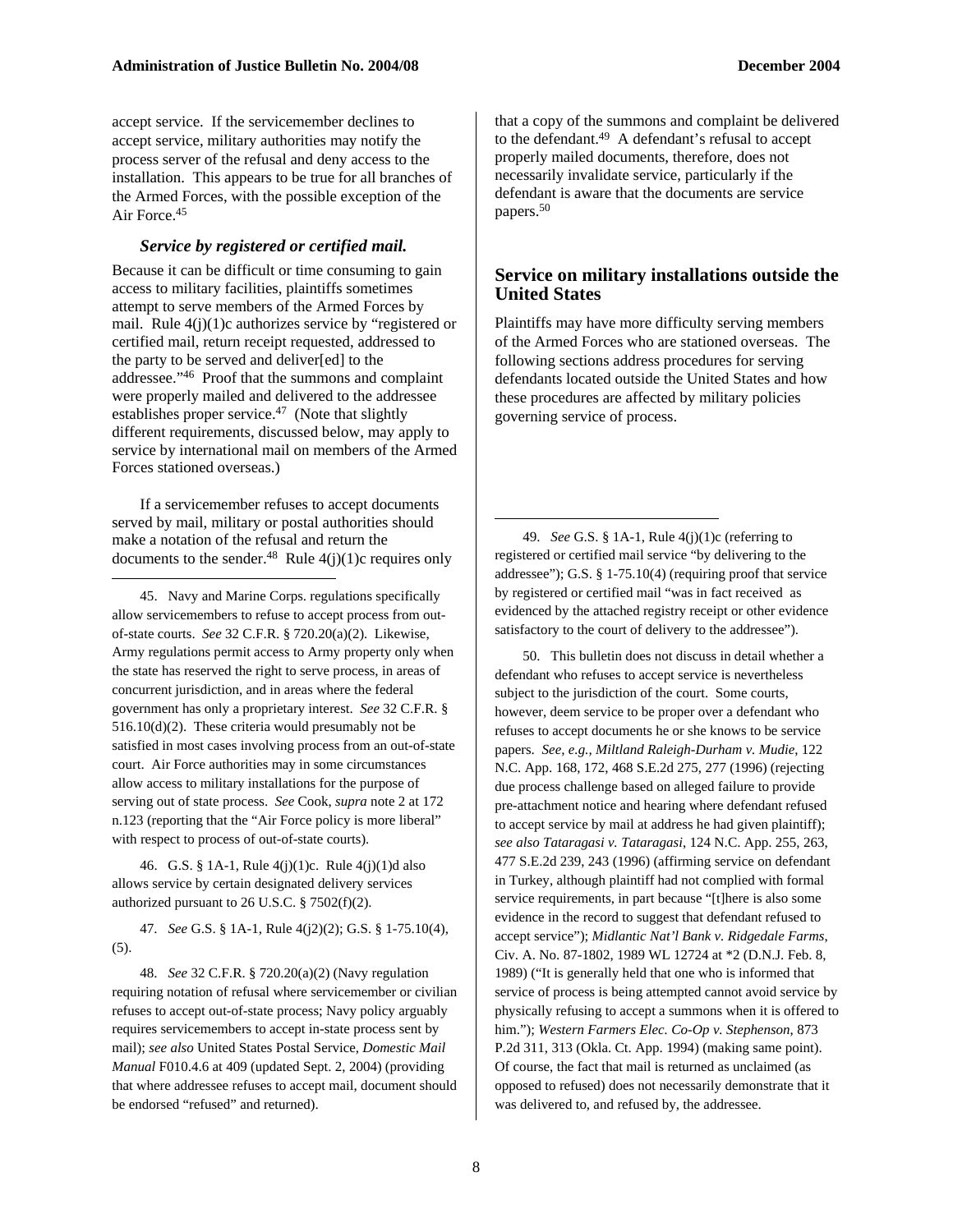#### *Military policies governing service outside the United States*

Military policies governing service of process abroad are generally similar to those that apply within the United States in areas of exclusive federal jurisdiction where the state has not reserved the right to serve process. Military authorities determine whether a servicemember will accept service and will convey documents to the servicemember if he or she agrees to accept them. Absent voluntary acceptance, however, military authorities generally play no further role. Instead, they instruct the serving party to comply with whatever procedures are established by the law of the pertinent foreign country.51

#### *Methods of service of process abroad*

Rule 4(j3) authorizes a number of methods for effecting service "in a place not within the United States."52 These methods apply equally to all defendants, regardless whether they are civilians living overseas in private residences or members of the Armed Forces residing on a military installation.

Rule 4(j3) establishes three basic categories of international service mechanisms. First, Rule  $4(i3)(1)$ directs litigants to use any "internationally agreed means" of service, such as those authorized by the Hague Convention. Second, if there is no internationally agreed means of service, or if the "applicable international agreement" allows other service methods, Rule 4(j3)(2) authorizes service to be made:

- in a manner prescribed by the law of the foreign country in an action in any of its courts of general jurisdiction;
- in a manner directed by the foreign authority in response to a letter rogatory; or
- unless prohibited by the law of the foreign country, by personal delivery or any form of mail requiring a signed receipt, if the mail is addressed and dispatched by the clerk of court to the party to be served.

52. G.S. § 1A-1, Rule 4(j3).

-

Finally, Rule  $4(j3)(3)$  allows the court to order service by another method, provided no international agreement prohibits the chosen method. In each case, the manner of service must be reasonably calculated to give notice to the defendant of the lawsuit.

Of these service mechanisms, service pursuant to the Hague Convention and service by international mail are by far the most common. The remainder of this bulletin therefore focuses briefly on those methods. Readers interested in a more detailed treatment of these topics, and international service in general, should review Administration of Justice Bulletin No. 2004/07, *International Service of Process Under the Hague Convention* (2004).

#### *Service of process under the Hague Convention*

The Hague Convention is the primary "internationally agreed means" of service. It applies in "civil and commercial matters"<sup>53</sup> whenever forum law requires service documents to be transmitted abroad.54 Numerous countries ("Contracting States") have ratified or acceded to the Convention., including many of the countries in which U.S. servicemembers are likely to be stationed.<sup>55</sup>

The Convention identifies several methods of service that may be used in Contracting States. Foremost among these methods is the Central Authority mechanism, which obliges each Contracting State to establish a Central Authority to receive and execute requests for service originating from other

53. United States practice has traditionally viewed all non-criminal cases, including administrative proceedings, as "civil or commercial matters." *See* 17 I.L.M. 319 (1978) (report to Secretary of State by U.S. delegate to the 1977 Special Commission); *Tataragasi v. Tataragasi*, 124 N.C. App. 255, 263, 477 S.E.2d 239, 243 (1996) (looking to Convention to determine validity of service in custody action); *Warzynski v. Empire Comfort Sys., Inc.*, 102 N.C. App. 222, 401 S.E.2d 801 (1991) (product liability action).

54. Because the Convention applies only when documents are transmitted abroad, it is inapplicable if forum law permits service to be made in the United States (for example by personal service made during a servicemember's visit to the state). *See Volkswagenwerk Aktiengesellschaft v. Schlunk*, 486 U.S. 694, 700 (1988). Any method of service, of course, must be consistent with due process. *See Mullane*, 339 U.S. at 314.

55. A list of these countries is attached as Table A.

<sup>51.</sup> *See* 32 C.F.R. 516.12(c) (Army regulation establishing policies for service of state court process outside United States); 32 C.F.R. 516.13 (listing contact information for those seeking assistance or information concerning service of process overseas); 32 C.F.R. § 720.20(a)(2) (Navy policies governing service of out-of-state process).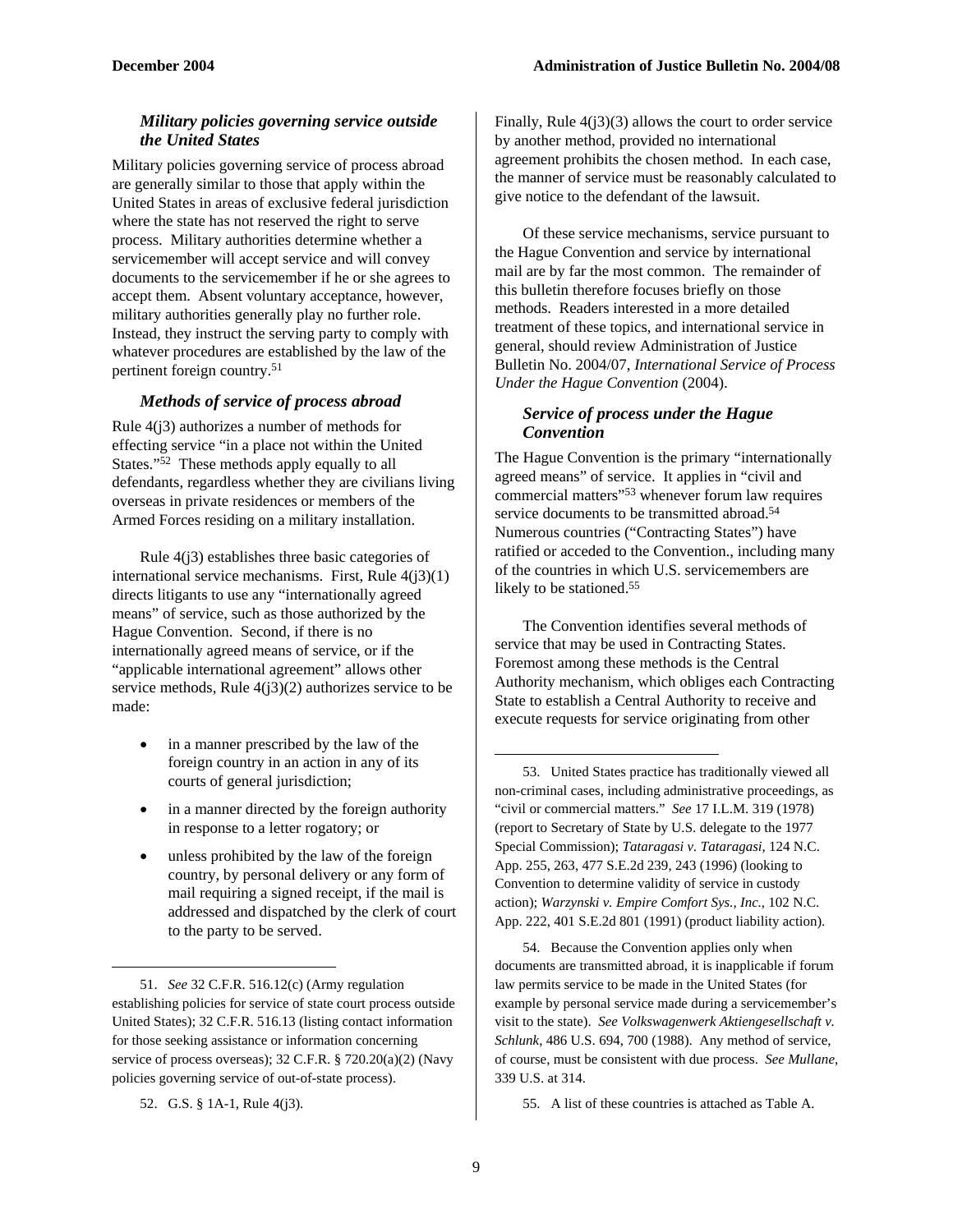Contracting States.56 Upon receiving a request for service, the receiving State's Central Authority may serve the documents in several ways. First, it may serve the documents "by a method prescribed by [the receiving State's] internal law for the service of documents in domestic actions upon persons who are within its territory."<sup>57</sup> Second, it may serve the documents by any method requested by the serving party and compatible with the receiving State's law.58 Finally, it may informally deliver the documents to a defendant willing to accept service.59 The receiving State's Central Authority will also return to the applicant a certificate describing the method, time, and place of service and identifying the person to whom the document was delivered.<sup>60</sup>

Members of the Armed Forces, like any party located in a Contracting State, may be served via the Central Authority mechanism. This method of service, however, can be complex and time consuming even in cases involving civilians with no ties to the military. These problems can be compounded if service requires access to U.S. military installations. For example,

56. *See* Convention Art. 2 & 5.

57. *See id.* Art. 5(a). For this manner of service, the Central Authority may require the document to be translated into an official language of the receiving State.

58. *See id.* Art. 5(b).

 $\overline{a}$ 

59. *See id.* Art. 5.

60. *See* Convention Art. 6 (also requiring Central Authority to explain why documents were not served, if applicable). Other service methods identified by the Convention include the following:

- In certain cases, the Convention authorizes consular or diplomatic officials to effect service, although U.S. law generally prohibits foreign service officers from acting in this capacity. *See* Convention Art. 8 & 9; 22 C.F.R. § 92.85.
- The Convention also permits certain persons in the originating State to effect service "directly through the judicial officers, officials, or other competent persons" of the receiving State. Each Contracting State may object to this manner of service. *See* Convention Art. 10(b), (c) & Art. 21.
- Contracting States may also enter into separate agreements establishing additional service mechanisms, *see* Convention Art. 11, although the United States does not appear to be a party to any such agreements.

depending on the Status of Forces agreement between the United States and the country in which the military installation is located, the foreign Central Authority may not be entitled to enter the installation. In such cases, the Central Authority may attempt service outside the installation, but there is of course no guarantee that it will succeed. Moreover, depending on the applicable Status of Forces agreement, some Central Authorities may decline to serve process altogether on members of the Armed Forces.<sup>61</sup>

Because of these difficulties, many litigants attempt to serve members of the Armed Forces via international mail. The following section briefly discusses the procedures governing this manner of service, which arguably differ somewhat from those applicable to cases involving litigants located in the United States.

#### *Service via international mail*

Article 10(a) of the Convention states: "Provided the State of destination does not object, the present Convention shall not interfere with . . . the freedom to send judicial documents, by postal channels, directly to persons abroad."62 This language has provoked a disagreement among U.S courts. Some have interpreted Article 10(a) narrowly to permit litigants to send documents by international mail only *after* serving process by another means.<sup>63</sup> Others have rejected this narrow interpretation and held that Article 10(a) permits service of process by international mail.<sup>64</sup>

The North Carolina Court of Appeals has approved international mail service on several occasions and thus appears to follow the broader

61. *See* U.S. Dep't of State Flyer, *Service of Legal Documents Abroad* ¶ N (Sept. 2000) <http://travel.state.gov/law/service\_general.html> (last visited Nov. 30, 2004).

62. Convention Art. 10(a).

63. *See, e.g., Nuovo Pignone, SpA v. STORMAN ASIA M/V*, 310 F.3d 374, 384 (5th Cir. 2002); *Sardanis v. Sumitomo Corp.*, 279 A.D.2d 225, 229 (N.Y. App. Div. 2001); *Knapp v. Yamaha Motor Corp. U.S.A.*, 60 F. Supp. 2d 566, 573 (S.D. W.Va. 1999).

64. *See Brockmeyer v. May*, 383 F.3d 798, 802 (9th Cir. 2004); *Ackermann v. Levine*, 788 F.2d 830, 839-40 (2d Cir. 1986); *Eli Lilly & Co. v. Roussel Corp.*, 23 F. Supp. 2d 460, 470-74 (D.N.J. 1998).

-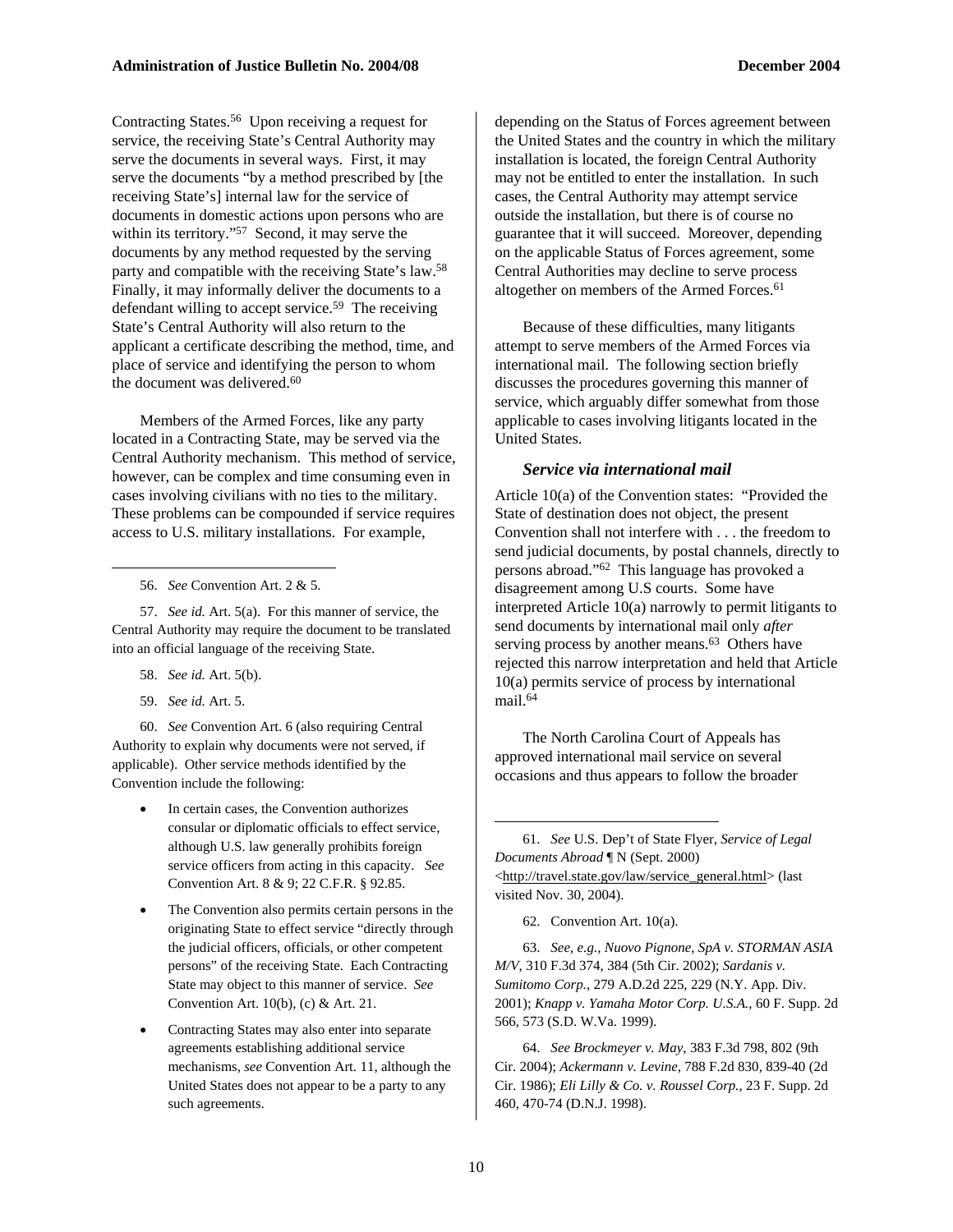1

interpretation of Article  $10(a)$ .<sup>65</sup> Servicemembers stationed overseas may therefore be served by mail in most cases. The Convention, however, permits each Contracting State to object to service by "postal channels,"<sup>66</sup> and a number of States have done so.<sup>67</sup> Service by mail will generally be improper in countries that have objected to Article  $10(a)$ .<sup>68</sup>

There remains the question of what procedures govern mail service on a defendant located overseas. Rule 4(j3)(2)c.2 authorizes mail service "in a place not within the United States."<sup>69</sup> Unlike Rule  $4(j)(1)c$ , however, which makes litigants responsible for mail service "within or without" North Carolina, Rule 4(j3)(2)c.2 requires service by "any form of mail requiring a signed receipt, *to be addressed and dispatched by the clerk of court to the party to be served*."70 These procedures should be followed

65. *See Hayes v. Evergo Telephone Co.*, 100 N.C. App. 474, 479, 397 S.E.2d 325, 327 (1980); *Warzynski*, 102 N.C. App. at 228, 401 S.E.2d at 805.

66. *See* Convention Art. 10 & 21.

67. These States include Argentina, Bulgaria, China, Czech Republic, Egypt, Germany, Greece, Hungary, Latvia, Lithuania, Luxembourg, Norway, Poland, Republic of San Marino, Republic of South Korea, Slovak Republic, Sri Lanka, Switzerland, Turkey, Ukraine, and Venezuela. *See* Administration of Justice Bulletin No. 2004/07, *International Service of Process Under the Hague Convention* (2004).

68. *See, e.g., Shenouda v. Mehanna*, 203 F.R.D. 166, 171 (D.N.J. 2001); *Davies v. Jobs & Adverts Online, Gmbh*, 94 F. Supp. 2d 719, 721 n.6 (E.D. Va. 2000); *Lyman Steel Corp. v. Ferrostaal Metals Corp.*, 747 F. Supp. 389, 399-400 (N.D. Ohio 1990); *Dr. Ing. H.C.F. Porsche A.G. v. Superior Court*, 123 Cal.App.3d 755, 761-62 (Cal. Ct. App. 1981). *But see Tataragasi v. Tataragasi*, 124 N.C. App. 255, 264, 477 S.E.2d 239, 244 (1996) (apparently upholding service by mail in Turkey, which has objected to Article 10(a), but limiting its holding to child custody cases in which the defendant has actual notice of the action and the plaintiff attempts in good faith to comply with the Convention).

69. *See* G.S. § 1A-1, Rule 4(j3) (first paragraph).

70. G.S. § 1A-1, Rule 4(j3)(2)c.2 (emphasis added). Presumably, Rule 4(j)(1)c does not authorize international mail service in a manner inconsistent with the more specific provisions contained in Rule 4(j3)(2)c.2. *Cf. Fowler v. Valencourt*, 334 N.C. 345, 349, 435 S.E.2d 530, 532 (1993) ("Where one of two statutes might apply to the same situation, the statute which deals more directly and specifically with the situation controls over the statute of

whenever the defendant is located in a country that has not ratified or acceded to the Hague Convention.<sup>71</sup>

If the defendant is located in a Contracting State, however, there is an argument that mail service may take any form that satisfies due process. A detailed treatment of this argument is beyond the scope of this bulletin, but interested readers should refer to Administration of Justice Bulletin No. 2004/07, *International Service of Process Under the Hague Convention* (2004). The validity of this argument is questionable, and, until the appellate courts provide definitive guidance, a litigant who wishes to use the mails to serve a party located in a Contracting State would be prudent to comply with Rule  $4(j3)(2)c.2<sup>72</sup>$ 

In most cases, litigants should be able to prove that service documents were delivered to the defendant. The Department of Defense operates Military Post Offices (MPOs) for military personnel overseas or on ships where the U.S. Postal Service does not operate.73 Military policy appears to require MPO personnel to obtain the addressee's signature

more general applicability."). Note, too, that Rule 4(j3) requires proof of service by mail to include "an affidavit or certificate of addressing and mailing by the clerk of court."

-

71. Rule 4(j3)(3) permits the court to order service by any method "not prohibited by international agreement." This rule presumably authorizes the court to order service by mail in a manner that does not comply with Rule  $4(j3)(2)c.2$ . *See, e.g., Brockmeyer*, 383 F.3d at 805-06; *Levin v. Rush Trading Co.*, 248 F. Supp. 537, 540 (S.D.N.Y. 1965).

72. The few North Carolina cases addressing international mail service in Contracting States do not make clear whether litigants must comply with Rule  $4(j3)(2)c.2$ . *Compare Warzynski* 102 N.C. App. at 228, 401 S.E.2d at 805 (evaluating service made under Rule 4(j3)(2)c.2) and *Hocke v. Hanyane*, 118 N.C. App. 630, 632-34, 456 S.E.2d 858, 859-60 (1995) (same) *with Hayes*, 100 N.C. App. at 476, 397 S.E.2d at 327 (approving mail service as conforming to Convention even though plaintiff, rather than clerk, apparently mailed service papers). Proof of service under Rule 4(j3) must include an affidavit or certificate of mailing from the clerk of court, which arguably suggests that the procedures of Rule 4(j3)(2)c.2 are mandatory in all cases.

73. *See* U.S. Dep't of Defense, Dir. 4525.6-M, DEPARTMENT OF DEFENSE POSTAL MANUAL at 17 (Aug. 15, 2002). Servicemembers in the Army or Air Force have Army Post Office (APO) addresses, and members of the Coast Guard, Navy, and Marine Corps. have Fleet Post Office (FPO) addresses. *See id.*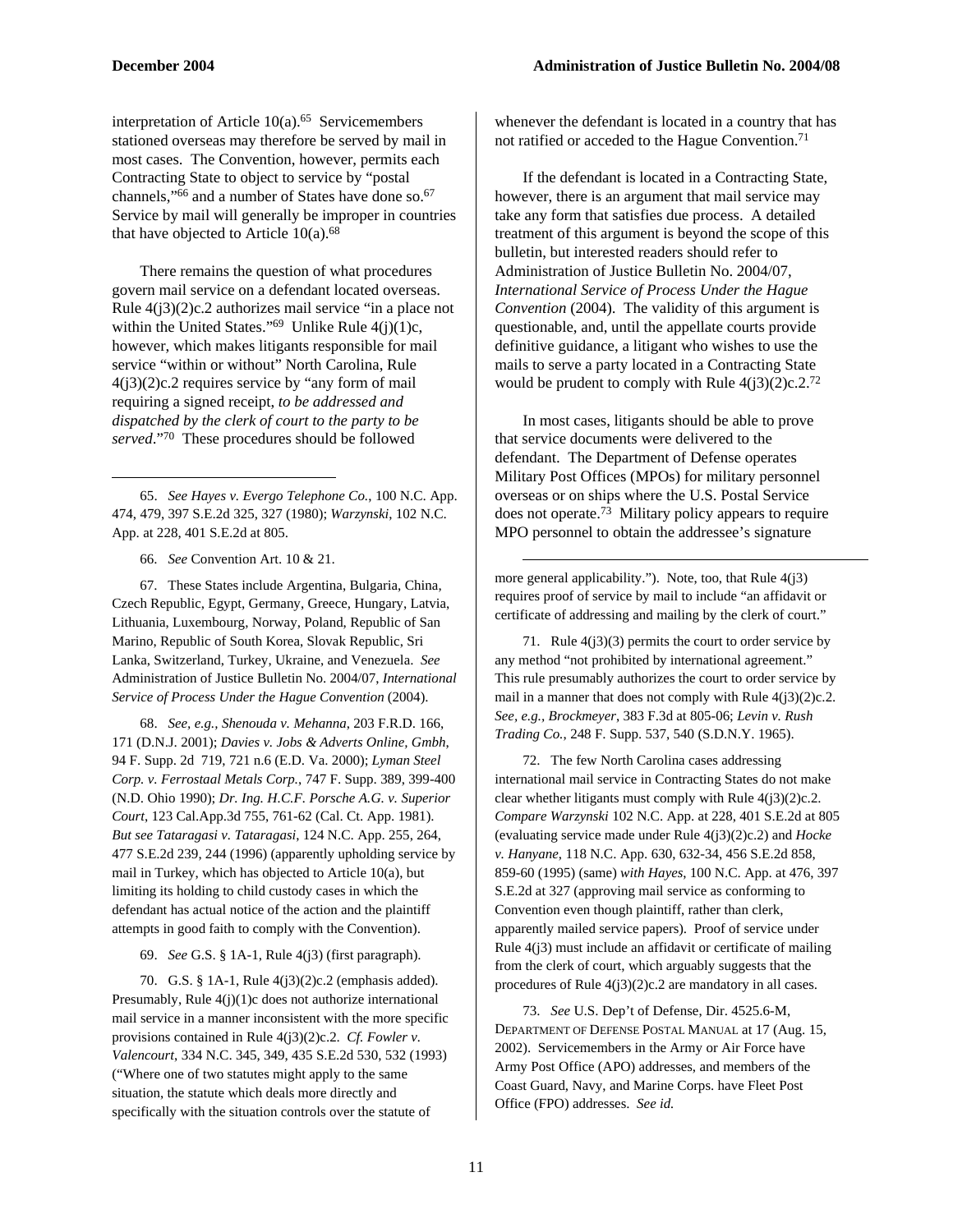prior to delivering mail for which a return receipt has been requested and to "return the receipt(s) promptly to the source."74 If a servicemember refuses to accept certified or registered mail, MPO personnel should endorse the document "refused" and return it to the sender.75

### **Conclusion**

Members of the Armed Forces, and civilians living or working on military installations, are subject to the same rules governing service of process as any other litigant. Military policy and the extent of federal control over military bases, however, affects the method and availability of service in individual cases. On some occasions, substituted personal service at the servicemember's former civilian residence may be appropriate. More often, a plaintiff will have to resort to personal service on military property. This manner of service is often feasible if the court and the military installation are located in the same state. The plaintiff may also use an appropriate form of mail service, whether the servicemember is stationed in the U.S. or abroad. If a defendant is stationed abroad in a country that does not permit service by mail, however, the plaintiff may be required to use the Central Authority mechanism established by the Hague Convention.76 In each case, of course, the manner of service must be reasonably calculated to inform the defendant of the existence and nature of the action.

 $\overline{a}$ 

-

<sup>74.</sup> *Id.* ¶ C3.2.7.1.10, at 73.

<sup>75.</sup> *See id.* ¶ C3.2.5.8.1, at 71.

<sup>76.</sup> Other provisions of Rule 4(j3) may also authorize service, such as Rule  $4(13)(3)$ , which permits the Court to order alternative service methods. Again, readers interested in a fuller treatment of international service should review Administration of Justice Bulletin No. 2004/07, *International Service of Process Under the Hague Convention* (2004).